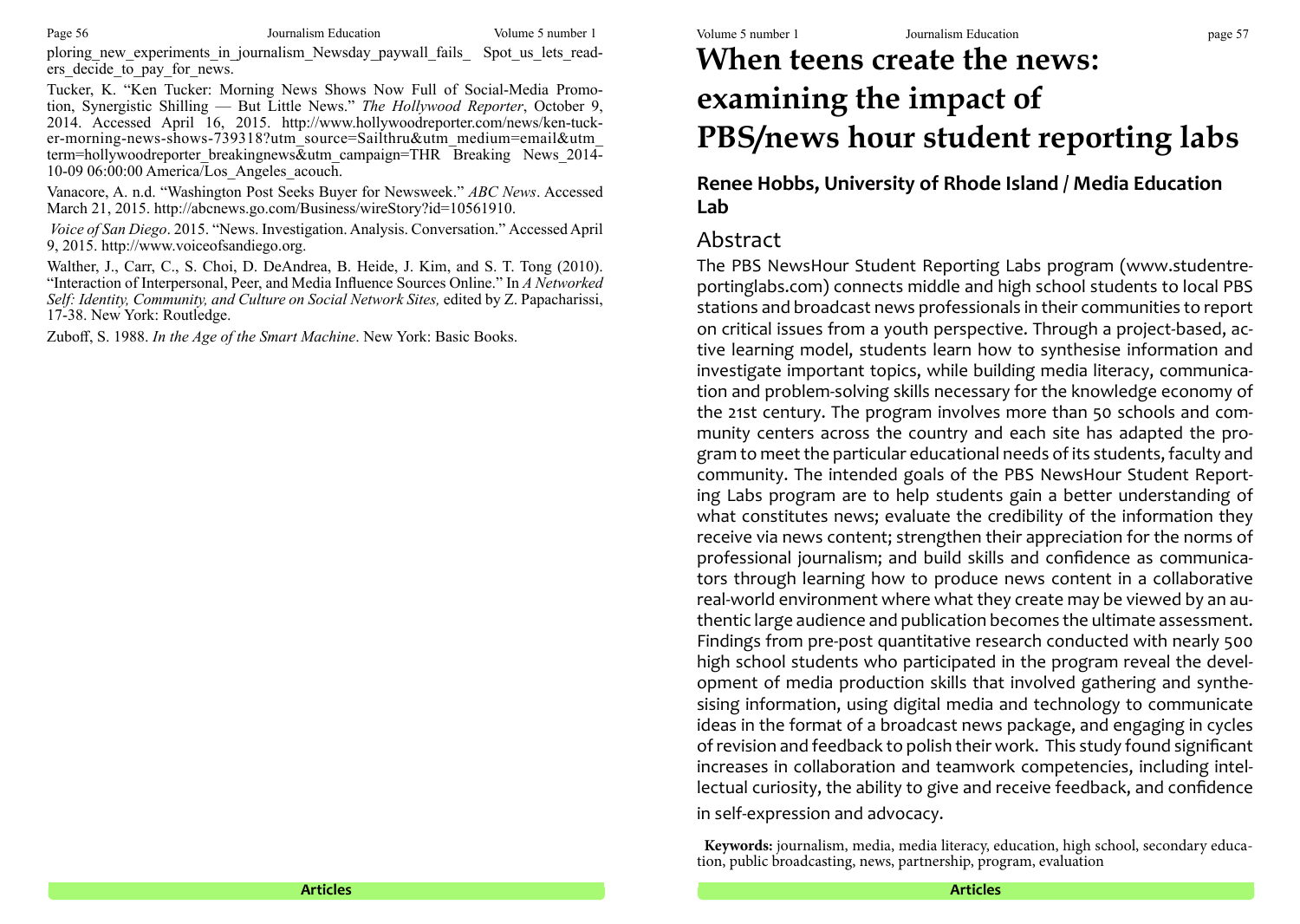**The inclusion of broadcast journalism learning experiences in the context of American secondary education has been recommended for decades by media scholars and educators as a way to advance adolescent development. Scholars suggest that these programs support the acquisition of media literacy (Hobbs 2011), deepen students' interest in news and current events (Mihailidis 2008) and contribute to civic engagement (Kahne, Feezel, and Lee 2011). But what do we know about whether broadcast journalism experiences, implemented in high schools, actually result in such outcomes?** 

To address declining levels of engagement among learners, high school teachers have been experimenting with the use of news, current events and multimedia video composition. For many young people, academic achievement declines in adolescence as youth face a crisis of relevance, which develops as students question the relationship between the knowledge and skills that are valued in the classroom and what is valued in contemporary society (Masterman 1985). Many of today's students see no connection between the classroom and the culture, and these attitudes have a negative impact on motivation. For example, only 28% of graduating high school seniors believe that what they do in classrooms is meaningful and useful to their lives or futures (Messersmith and Schulenberg 2008), and this proportion has been decreasing for many years.

Fortunately, new approaches to engaging learners are building upon some of the changing models of citizenship that are the result of the shift from a print to a digital culture. Indeed, the conceptualisations of the dutiful citizen, one who simply votes in elections, is being replaced by the actualising citizen, whose engagement in the public sphere is connected to person and social identity (Bennett, Wells, and Freelon 2011). Citizens are expected to be both "readers" and "writers," participating in discussion and debate that advances civic action. One form of civic learning focuses on the production of information that is created and shared by peers, where teens learn to use self-produced and self-distributed digital and social media and participate in peer-centered special interest groups. New forms of civic learning include a focus on producing information that is created and shared by peers, learning to use self-produced and self-distributed digital and social media, and participating in peer-centered special interest groups. These creative practices of civic participation are dependent upon an appreciation of the role of media in democratic societies. As Banks (2001, 9) explains, "To become thoughtful citizen actors (we) must understand the ways in which knowledge is constructed and how knowledge production is related to location of knowledge producers in the social, political and economic contexts of society."

For educators who are looking to develop a genuine inquiry-centered classroom, journalism education gives high school students the opportunity to research a topic, interview experts and compose a news story – and such learning experiences can be transformative. One important example of this work is the PBS NewsHour Student Reporting Labs program (www.studentreportinglabs.com), which connects middle and high school students to local PBS stations and broadcast news professionals in their communities to report on critical issues from a youth perspective. Through a project-based, active learning model, students learn how to synthesise information and investigate important topics, while building media literacy, communication and problem-solving skills. In 2013 – 2014, the program involved more than 50 schools and community centers across the country, with each site adapting the program as needed to meet the particular educational needs of its students, faculty and community. During the 2102 - 2013 academic year, high school students, working with a teacher and a mentor from a local PBS affiliate created over 70 broadcast news stories. Table 1 shows a sample of the content and topics addressed by high school students.

#### Page 58 Journalism Education Volume 5 number 1 Volume 5 number 1 Volume 5 number 1 Journalism Education page 59

**Table 1** 

| Sample of topics explored by students in PBS newshour student reporting labs             |
|------------------------------------------------------------------------------------------|
| $\triangleright$ Are Constitutional rights upheld in South Carolina schools?             |
| Student athletes asked to monitor social media presence<br>➤                             |
| $\triangleright$ Texas residents reflect on damages after an Austin fire                 |
| $\triangleright$ Chicago teen reflects on gang-related deaths that altered his life      |
| $\triangleright$ Water conservation: Friend or foe?                                      |
| $\triangleright$ How does Alabama's immigration law affect student retention?            |
| $\triangleright$ Philly teens explore possible solutions to high school dropout epidemic |
| Oakland youth urge citizens to deal with climate change<br>➤                             |
|                                                                                          |

- - - - -

The intended goals of the PBS NewsHour Student Reporting Labs program are to help students gain a better understanding of what constitutes news; evaluate the credibility of the information they receive via news content; strengthen their appreciation for the norms of professional journalism; and build skills and confidence as communicators through learning how to produce news content in a collaborative real-world environment where what they create may be viewed by an authentic large audience and publication becomes the ultimate assessment (Hobbs, Donnelly, Friesem, and Moen 2014).

In this paper, we reporting findings from pre‐post quantitative research conducted with nearly 500 high school students who participated in the program. We reveal the development of media production skills that involved gathering and synthesising information, using digital media and technology to communicate ideas in the format of a broadcast news package, and engaging in cycles of revision and feedback to polish their work. Research results include: significant increases in collaboration and teamwork competencies, including intellectual curiosity, the ability to give and receive feedback, and confidence in self-expression and advocacy. We also found increases in media literacy analysis skills, more selectivity in media use choices, and a shift towards high‐quality news sources over entertainment-type news. Students had a less apathetic view of news and journalism, as well as orientation toward journalism careers. We also observed increased commitment to civic activism and an interest in civic engagement activities, particularly ones that are digital and collaborative. We conclude the paper by offering recommendations for how high schools and news media organisations like PBS News Hour can continue to advance innovation in media education through collaborative programs that activate youth voice and bring their perspectives to broader audiences nationwide.

## **Media education in high schools**

High school English and social studies teachers have been experimenting with the use of multimedia video composition and the use of journalism and other forms of non-fiction media since the 1970s as a means to support the needs of all learners and to address the crisis of relevance that develops as students question the relationship between the knowledge and skills that are valued in the classroom and what is valued in contemporary society (Palmieri 2014; Masterman 1985). For at least the past ten years, a variety of English education organisations, including the National Council of Teachers of English (NCTE) and the Conference on English Education (CEE) have also recognised the need to include both the critical analysis of nonprint texts and multimodal creative production projects into the secondary English curriculum, and the Common Core standards seems to support media literacy when it states, "To be ready for college, workforce training, and life in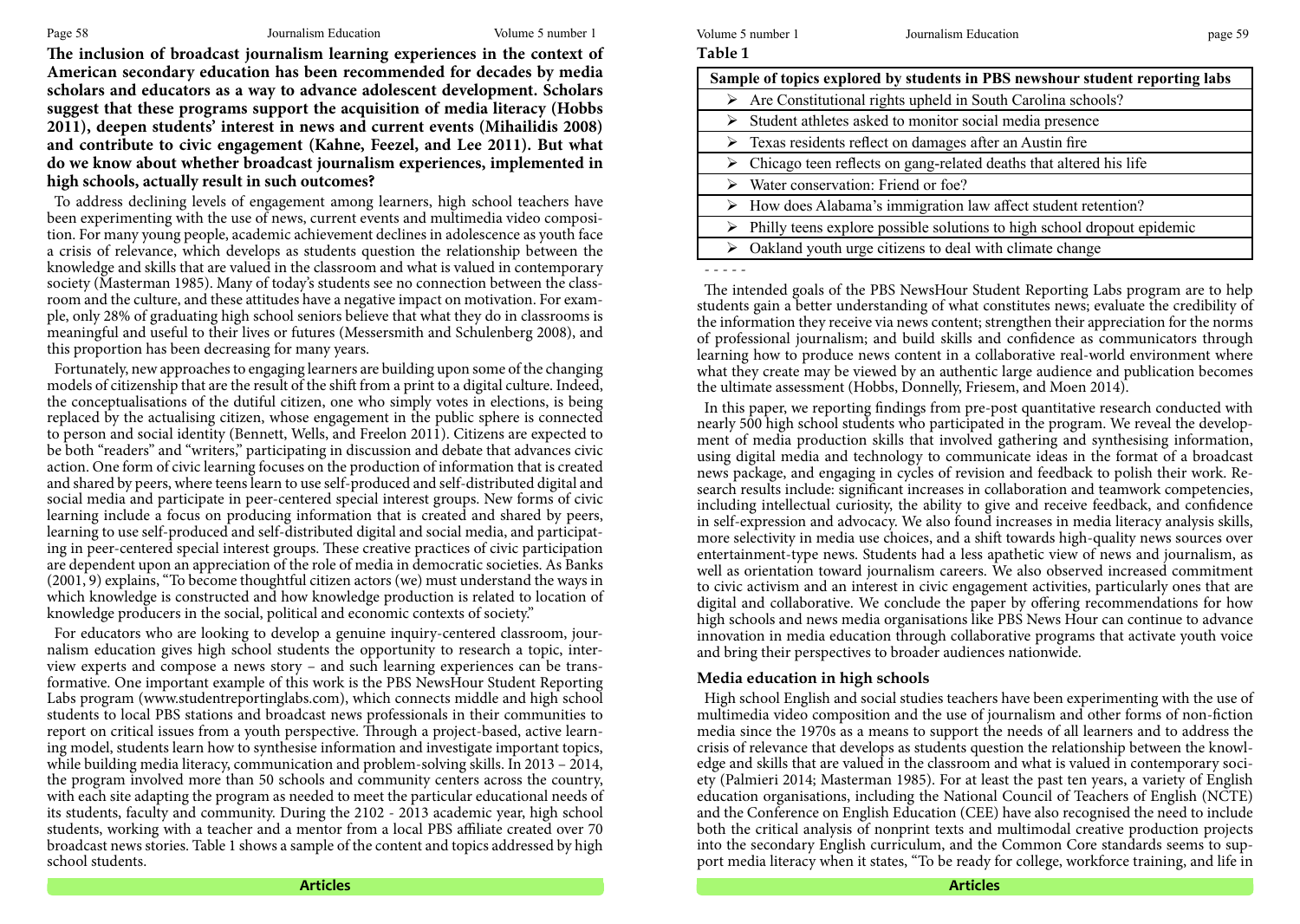a technological society, students need the ability to gather, comprehend, evaluate, synthesise, and report on information and ideas, to conduct original research in order to answer questions or solve problems, and to analyse and create a high volume and extensive range of print and nonprint texts in media forms old and new" (21st Century Information Fluency 2012).

When implemented in either school or informal learning settings, digital and media literacy (including both media analysis and media composition activities) enables students to reflect on their uses of media and technology, analyse and evaluate media messages, and create works that are "dynamic, interactive, generative, exploratory, visual and collaborative" (Swenson et al. 2005, 1). The National Council for the Social Studies position statement (2009) on media literacy education notes that media literacy entails "broadening the definition of what is considered acceptable text to include multiple ways people read, write, view, and create information and messages" (1). In this view, legitimate texts include popular culture, advertising, photographs, maps, text messages, movies, video games, and Internet web sites, as well as print. Media literacy also involves multimedia production as students learn to create messages with different media and technology. In composing with image, language and sound, students must consider audience, purpose, genre, form, and context. By creating presentations, Internet blogs, videos, podcasts and other forms of expression and communication, students gain confidence in using their voices to explore the relationship between information, knowledge, and power.

In the informal learning sector, digital storytelling activities provide opportunities for young people to discover the creative and collaborative accomplishments that result from the experience of gaining a sense of voice and agency through digital media. These programs often make use of an adult mentor who leads youth through a step-by-step process of first creating a story and then converting it to a storyboard, shooting images, learning video editing software, writing and performing scripts, and selecting music to accompany their final productions. Productions are seen to provide a means by which youth can exemplify and personify the self in direct relation to their peers and community members (Hull and James 2007). Similarly, the MacArthur Foundation has supported research in digital learning in an informal setting, and there has been an explosion of evidence showing the increased levels of motivation and engagement that result from connected learning, where students pursue their interests in "a socially meaningful and knowledge rich economy of engaging participation, self-expression and recognition" (Ito and Salen 2012, 1).

Little is known, however, about how multimedia production experiences in high school have impact on student learning. There is only a slender body of research on video production courses in American high schools, even though many high schools have offered courses in video production since the 1970s when schools built TV studios and equipped them with the latest in audio-visual educational technology. Today, about 50% of American high schools have video production courses, generally as part of a career and technology education sequence (U.S. Department of Education 2010). For example, the Audio Video Production and Animation program at Anderson High School in Austin, Texas offers a program that is designed to provide students with the opportunity to explore careers in the film and animation industries. Courses emphasise cinema/animation history, media analysis, principles of digital photography, and filmmaking and animation practices. Students work in collaborative groups in order to write, shoot, and edit projects using professional editing software. Typically, students are offered a sequence consisting of an introductory course which includes a mix of both media analysis and video production activities, followed by a series of more advanced production courses, including courses in animation, video game design, news broadcasting, or film. In such courses, students will typically use software tools such as Final Cut Pro 7, GarageBand and Soundtrack Pro, and

Adobe Photoshop CS6. But not every student will have identical learning experiences in a video production course, because these courses generally involve students in active peer collaboration, engaged in a variety of different types of projects that involve a wide variety of knowledge and skills. For this reason, it is important to carefully document the kinds of skills that are activated in video production learning experiences and to consider how these skills intersect with attitudes and behaviors that contribute to civic engagement.

We had the opportunity to study a particular news media literacy initiative, entitled the PBS NewsHour Student Reporting Labs program (www.studentreportinglabs.com), which connects high school students to local PBS stations and broadcast news professionals in their community to report on critical issues from a youth perspective. Through a projectbased, active learning model, students learn how to synthesise information and investigate important topics, while building media literacy, communication and problem-solving skills necessary for the knowledge economy of the 21st century. The program involves more than 50 schools and community centers across the country and each site has adapted the program to meet the particular educational needs of its students, faculty and community. More than 1,000 students participated in the program in 2012‐2013, its third year.

The intended goals of the NewsHour Student Reporting Lab are to help students gain a better understanding of what constitutes news; evaluate the credibility of the information they receive via news content; strengthen their appreciation for the norms of professional journalism; and build skills and confidence as communicators through learning how to produce news content in a collaborative real-world environment where what they create may be viewed by an authentic large audience and publication becomes the ultimate assessment.

#### **Methodology**

We conducted a large-scale pre-test – post-test study of students and teachers who participated in the Student Reporting Labs program during the 2012 – 2013 academic year. Students completed a battery of online survey items at Time 1, between September 1 – October 10, 2012, and again at Time 2, between May 1 - 30, 2013. The online survey instrument evaluated student media behavior, attitudes, and learning outcomes. Using a combination of scaled multiple-choice items and performance-based tasks, the instrument addressed news media consumption, production skills, program experiences, life skills, media literacy competencies, attitudes toward news media, civic engagement, attitudes toward education, and demographics. The research documented in this report presents the final year of a three-year inquiry. We used a combination of formative and summative program evaluation methods including: teacher and student interviews, observations of classrooms and professional development programs for teachers, examination of student work samples, and online survey research with both students and teachers. At regular interviews, we produced reports to share evidence with the PBS NewsHour Student Reporting Labs team in order to improve program development.

Online survey research was used to gather quantitative data about the impact of the PBS NewsHour Student Reporting Labs program on student learning. To develop reliable and valid measures, we first conducted a pilot study with a sample of 85 students in 2011. Evidence from this study was used to refine the items used in the present study (Hobbs et al. 2014).

 Sample. Teachers from 38 participating schools recruited students to participate in the program. A complete list of schools whose students participated in the research is shown in Table 2. At Time 1, a total of 566 students took the pre-test, with 429 students completing the survey. At Time 2, a total of 358 students took the post-test. After cleaning to eliminate incomplete data, 283 complete records were usable. Participating students came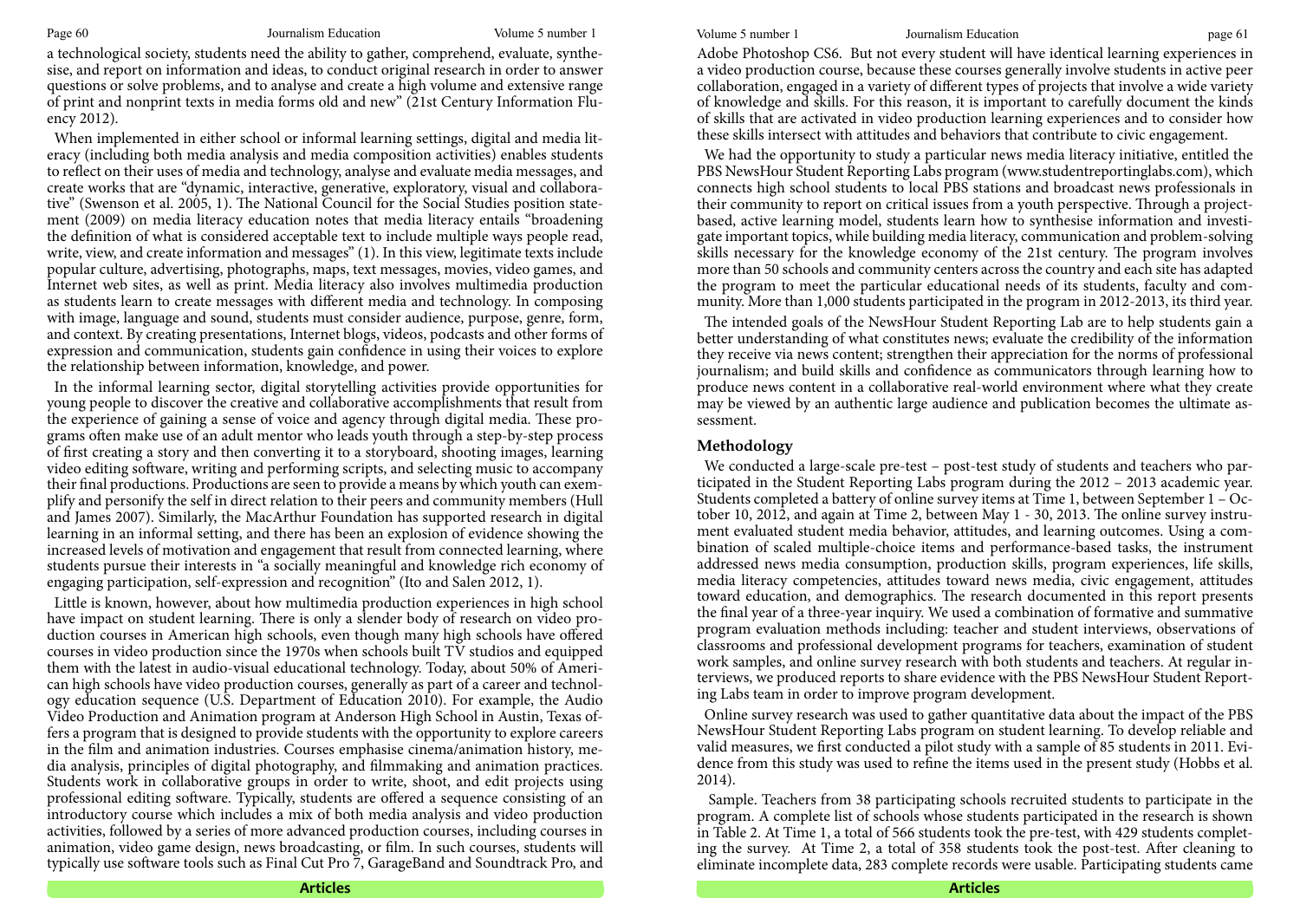from diverse racial, ethnic and socioeconomic backgrounds, with 30% white, 13% African American, 36% Hispanic, 2% Asian, 2% Native American and 17% other. Students ranged from 13 – 18 years of age, with 40% of the students being age 17 at the time of the post-test. There were more males (60%) than females (40%) in the program. About 35% of students came from families whose parents had a high school education or less, an indicator of lower socio-economic standing.

## ---- **Table 2**

List of Participating Schools

| America's Choice SAND School                     |
|--------------------------------------------------|
| Arts Academy at Ben Rush                         |
| <b>Attucks Middle School</b>                     |
| <b>Austin High School</b>                        |
| Ripple Magnet High<br>Broad<br>School            |
| Brooklyn Community Arts and<br>Media High School |
| Communications Arts<br>High<br>School            |
| Daniel Pearl Magnet School                       |
| Desert Pines High School                         |
| E.L. Haynes Public Charter High<br>School        |
| Fort Mill High School                            |
| Fraser High School                               |
| Free Spirit Media/Gary Comer<br>Youth Center     |
| Future Leaders of America's<br>Gulf (F.L.A.G.)   |
| Golightly Technical                              |
| Granby High School                               |

| Volume 5 num |  |  |
|--------------|--|--|
|--------------|--|--|

Jalen Rose

Hopi Junior Senior High School

Howard University Middle

John F. Kennedy High School

John Hopkins Middle School

Lakewood High School

School of Math/Science

| <b>Articles</b> |                                                  | <b>Articles</b> |
|-----------------|--------------------------------------------------|-----------------|
|                 | Withrow University High School                   |                 |
|                 | Windsor High School                              |                 |
|                 | T.C. Williams High School                        |                 |
|                 | Shenandoah High School                           |                 |
|                 | Sentinel High School                             |                 |
|                 | Richwood High School                             |                 |
|                 | Putnam Middle School                             |                 |
|                 | Pflugerville High School                         |                 |
|                 | Pearl-Cohn Entertainment Mag-<br>net High School |                 |
|                 | Pacific High School                              |                 |
|                 | Murrah High School                               |                 |
|                 | Media Enterprise Alliance                        |                 |
|                 | Marietta High School                             |                 |
|                 | Magnolia High School                             |                 |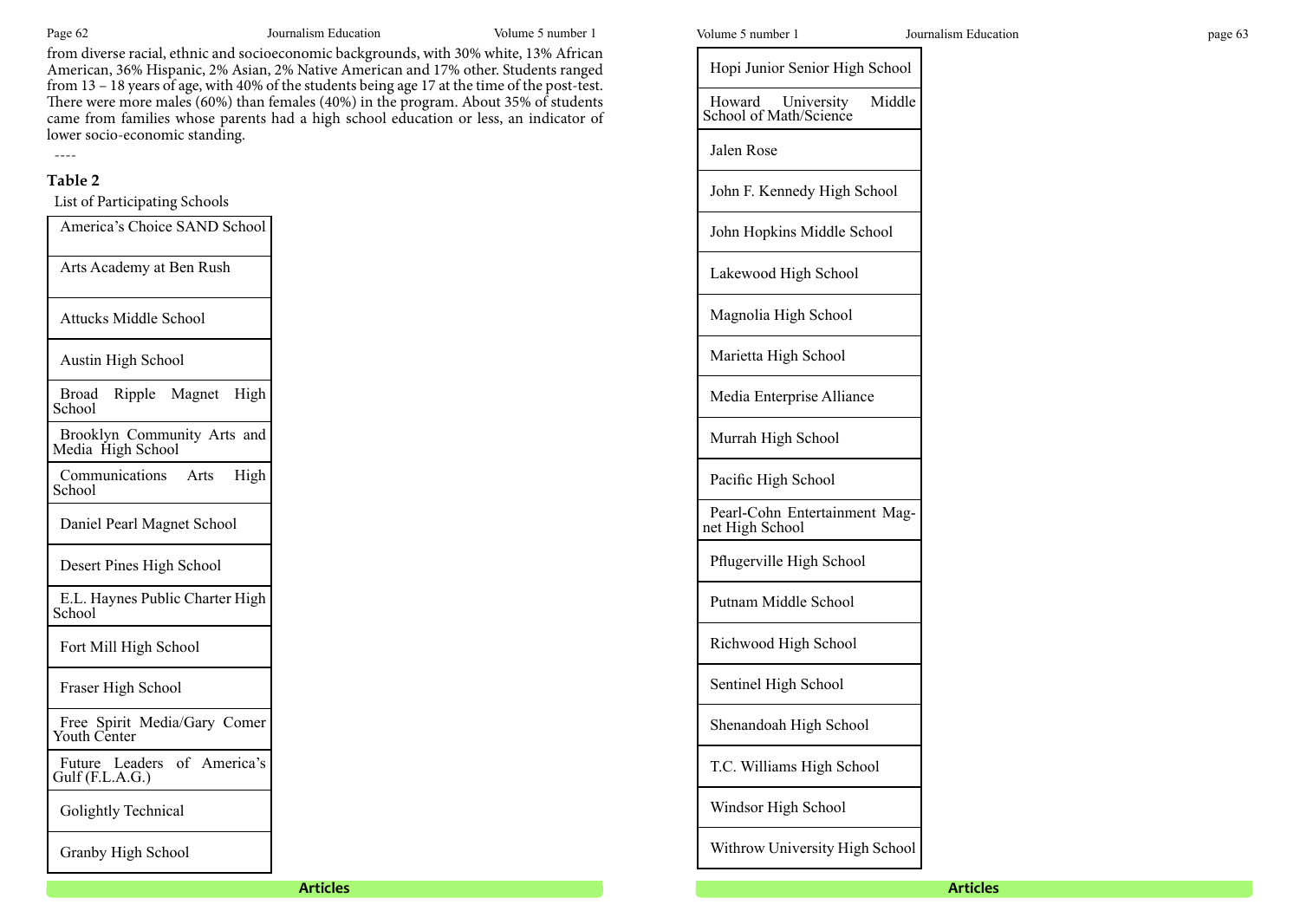----

| Comprehensive<br>York<br>School |                           | High |  |
|---------------------------------|---------------------------|------|--|
|                                 | <b>Youth News Network</b> |      |  |

|  | 1 VALIL 1 1 V V |  |  |  |
|--|-----------------|--|--|--|
|  |                 |  |  |  |
|  |                 |  |  |  |
|  |                 |  |  |  |

Online survey instrument. The online survey instrument evaluated student media behavior, attitudes and learning outcomes (Hobbs et al. 2014). The instrument addressed news media consumption (TV, radio, digital and print), production skills, program experiences, life skills, media literacy competencies, attitudes toward news media, civic engagement, attitudes toward education, and demographics. Prior to administering the post-test in May 2013, we added some additional items for measuring collective civic engagement in response to feedback from participants who attended a presentation of the results of pilot study data. These items are the only variables where we cannot compare student responses at both Time 1 and Time 2. Other measures were also gathered; this data is not reported in this particular paper.

Research was conducted with a sample of nearly 500 students from 44 schools who participated in the PBS NewsHour Student Reporting Labs program during the 2012 - 2013 school year. In order to assess the impact of the program on students, we measured knowledge, attitudes and skills at two points in time, during the beginning of the school year in September 2012 (Time 1) and again in May 2013 (Time 2).

### Findings

Media Production Skills. The PBS NewsHour Student Reporting Labs uses an instructional model that enables students to gain significant knowledge and skills through engaging with real-world current events. By taking on the role of news reporter, student must seek out and evaluate information and opinions from a variety of sources, then synthesise and present ideas using a combination of language, images and sound, all in a collaborative environment, with support from teachers and PBS media professional mentors, and working under deadline pressure. High school students developed media production skills that involved gathering and synthesising information, using digital media and technology to communicate ideas in the format of a broadcast news package, and engaging in cycles of revision and feedback to polish their work.

Gathering and synthesising information. Students who participated in the PBS News-Hour Student Reporting Labs program developed knowledge about topics including climate change, the Supreme Court, education, medicine and public health, business and the economy, immigration, and policy issues that affect all Americans. They developed meaningful relationships with community stakeholders in local government, business, and education; they deepened their tolerance for complexity as they encountered people and information sources with a variety of points of view. The program emphasises exposure to challenging informational content combined with dynamic instructional practices that emphasise critical thinking about messages and creative, collaborative authorship using language, image and sound. These factors contribute to good alignment between the PBS NewsHour Student Reporting Labs and the Common Core State Standards, which emphasise the importance of developing students who are college and career ready. The following Common Core Standards are aligned with the goals of the PBS NewsHour Student Reporting Labs program:

- Demonstrate independence in reading, analysing and expressing ideas, seeking out and using resources to gain knowledge
- Gain a strong base of content knowledge across a wide range of subject matter, gained

Page 64 Journalism Education Volume 5 number 1 Volume 5 number 1 Volume 5 number 1 Journalism Education page 65

by listening, reading and sharing information and expressing ideas

- Adapt their communication in relation to audience, task and purpose with sensitivity to the way in which different disciplines call for different types of evidence
- Are engaged, open-minded and discerning readers and listeners, asking critical questions to assess the veracity of claims and the soundness of reasoning, using evidence to develop their ideas
- Use technology to gain knowledge and express ideas, with sensitivity to the strengths and limitations of various technological tools and media
- Appreciate diverse interpretations and points of view to understand points of view that are much different from their own.

Table 3 shows the percentage of students who reported completing key activities aligned with Common Core Standards during their participation in the PBS NewsHour Student Reporting Labs program. Table 4 shows that students developed media production skills that involved gathering and synthesising information, using digital media and technology to communicate ideas in the format of a broadcast news package, and engaging in cycles of revision and feedback to polish their work. While not all students were able to participate in every activity, overall participation increased dramatically throughout the year. These diverse production experiences helped students gather information from a variety of sources and synthesise it into concise, informative and balanced news reports.

## **Table 3**

Student news production experiences align with common core standards

| <b>Gathering and Synthesising Information</b>                                 | Percentage of Stu-<br>dents who reported<br>participating |  |  |
|-------------------------------------------------------------------------------|-----------------------------------------------------------|--|--|
| Analysed videos                                                               | 70%                                                       |  |  |
| Created a story board                                                         | 65%                                                       |  |  |
| Conducted interviews                                                          | 68%                                                       |  |  |
| Fact-checked information                                                      | 49%                                                       |  |  |
| Pitched a news story                                                          | 54%                                                       |  |  |
| Discussed different points of view about social and political<br><i>ssues</i> | 53%                                                       |  |  |

## **Using Digital Media to Communicate Ideas**

| Used a video camera to record visuals               | 69%    |
|-----------------------------------------------------|--------|
| Wrote a script                                      | 64%    |
| Performed in front of the camera                    | 65%    |
| Worked behind the scenes in different roles         | $64\%$ |
| Logged footage                                      | 43%    |
| Edited visuals and sounds                           | 68%    |
| Used a variety of images and sounds to tell a story | 54%    |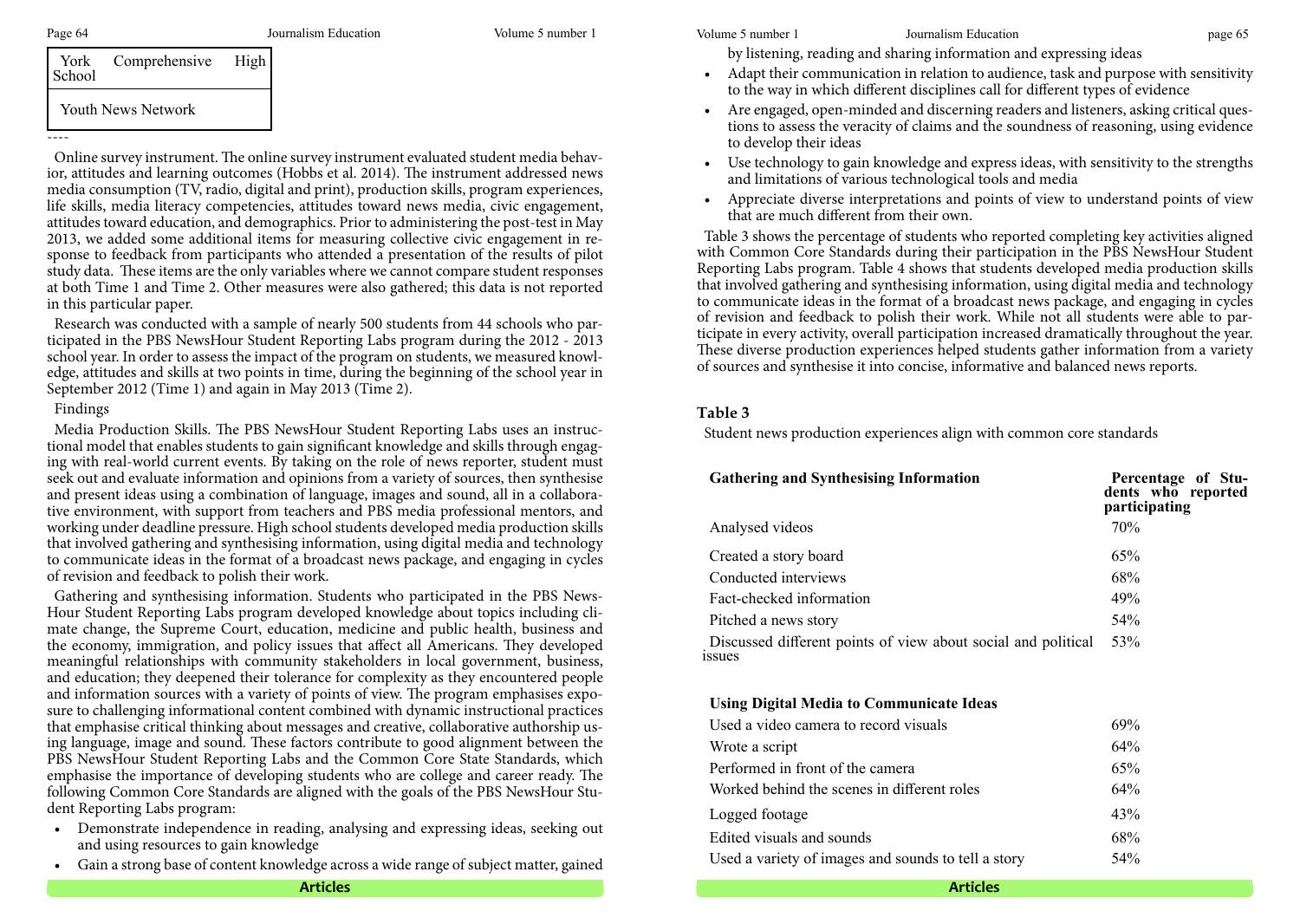| Page 66                                            | Journalism Education | Volume 5 number 1 | Volume 5 number 1 | Journalism Education                                                                                                                                                                                                                                                          | page 67 |
|----------------------------------------------------|----------------------|-------------------|-------------------|-------------------------------------------------------------------------------------------------------------------------------------------------------------------------------------------------------------------------------------------------------------------------------|---------|
| Posted videos online                               |                      | 38%               |                   | course of the academic year and are linked to production learning experiences.                                                                                                                                                                                                |         |
| <b>Engaging in Cycles of Revision and Feedback</b> |                      |                   |                   | Intellectual Curiosity: Students were significantly more likely to agree with the fol<br>lowing statements: "I want to learn about all sides of a given issue," "I am curious abou<br>ways to solve issues in my community," and "I often find myself questioning things that |         |
| Edited reports in response to feedback from others |                      | 38%               |                   | I hear or read." This willingness to explore multiple sides of an issue and orientation<br>toward community problem-solving are clearly linked to pre-production processes, such                                                                                              |         |

#### **Table 4**

Students Expand Both Communication and Technical Skills

| <b>Production Skills</b>                                       | <b>TIME 1</b> | <b>TIME 2</b> | <b>CHANGE</b> |
|----------------------------------------------------------------|---------------|---------------|---------------|
| Communication                                                  |               |               |               |
| I am confident interviewing a stranger.                        | 2.55          | 2.73          | $-.18*$       |
| I know how to conduct interviews to gather<br>information.     | 2.33          | 2.86          | $+53*$        |
| I can compare fact and opinion.                                | 2.88          | 3.29          | $+.41*$       |
| I know how to develop a news story pitch.                      | 2.04          | 2.59          | $+.55*$       |
| I use the Internet to gather reliable informa-<br>tion.        | 3.10          | 3.18          | $+.08$        |
| I know how to present myself on camera.                        | 2.61          | 2.97          | $+.36*$       |
| <b>Technical</b>                                               | 2.69          | 3.28          | $+.59*$       |
| I can easily set up a tripod and camera.                       |               |               |               |
| I can fix audio and video quality.                             | 2.24          | 2.91          | $+.67*$       |
| I can do substantial video editing.                            | 2.16          | 2.90          | $+.74*$       |
| I can plan, direct and produce a video news<br>report.         | 2.16          | 2.64          | $+.48*$       |
| I have the skills I need to make a professional<br>news video. | 2.10          | 2.68          | $+.58*$       |
| I can use a video camera to film news reports.                 | 2.69          | 3.10          | $+.41*$       |
| $N = 283$ , * p. < .05                                         |               |               |               |

**Development of Communication and Technical Skills.** Significant growth over time was evident in the development of both communication and technical skills. Students were asked to rate their abilities on a four-point scale ranging from "not much like me" to "very much like me." As Table 4 shows, students gained proficiency in gathering information using interviewing. They made substantial strides in comparing fact and opinion. They learned on-camera performance skills in presenting themselves to a public audience. Students also showed impressive gains in the many technical skills involved in using digital technology to gather video footage and edit it. For students now growing up at a time when every citizen is both a consumer and producer of information, these competencies will give students a distinctive advantage in preparing them for college and careers. Through the experience of working as part of a journalistic production team, students developed key collaborative skills. These competences dramatically increased over the

**Intellectual Curiosity:** Students were significantly more likely to agree with the following statements: "I want to learn about all sides of a given issue," "I am curious about ways to solve issues in my community," and "I often find myself questioning things that I hear or read." This willingness to explore multiple sides of an issue and orientation toward community problem-solving are clearly linked to pre-production processes, such as brainstorming, information-gathering, seeking out topics and interview subjects, and developing angles and interview questions. Students with a high level of intellectual curiosity may be more likely to produce news reports that tackle underreported topics or offer fresh perspectives on familiar ones.

**The ability to give and receive feedback:** Students were significantly more likely to agree with statements including "I am open to constructive criticism," "I motivate others to do their best," and "I know how to give detailed feedback." Being able to provide constructive and motivational feedback is a key skill for anyone who works as a member of a team. Students who learn how to collaborate well during their high school years are at a distinct advantage when entering college or the workplace.

**Confidence in self expression:** Students were significantly more likely to agree with the following statements: "It is easy for me to express my views and opinions," "I have a clear idea of what values are important to me," and "I am willing to express my opinion even if I know it is unpopular." These skills are linked to the research and creative dimensions of the message production process. In addition, students who are comfortable expressing their own values may be more comfortable asking hard interview questions and holding authority figures accountablekey skills for budding journalists.

Table 5 shows students' mean scores in a four-point scale ranging from "not much like me" to "very much like me." The change in scores over time indicates that the program had a meaningful impact on the "soft skills" that are so important to success in the world outside the classroom. While participating in news media production experiences helped shape students' abilities as communicators, evidence from this study show improvements in intellectual curiosity, giving and receiving feedback, and confidence in self-expression, competencies that will serve students in any 21st century workplace.

#### **Table 5**

Students developed intellectual curiosity, collaboration skills, and confidence in self-expression

| TIME 1                                                 |      | TIME 2 CHANGE |
|--------------------------------------------------------|------|---------------|
| I want to learn about all sides of a given issue. 3.08 | 3.31 | $+.23*$       |
| I am curious about ways to solve issues in my $2.67$   | 2.97 | $+.30*$       |
| I often find myself questioning things that I 3.10     | 3.33 | $+.23*$       |
|                                                        |      |               |

**Giving and Receiving Feedback TIME 1 TIME 2 CHANGE**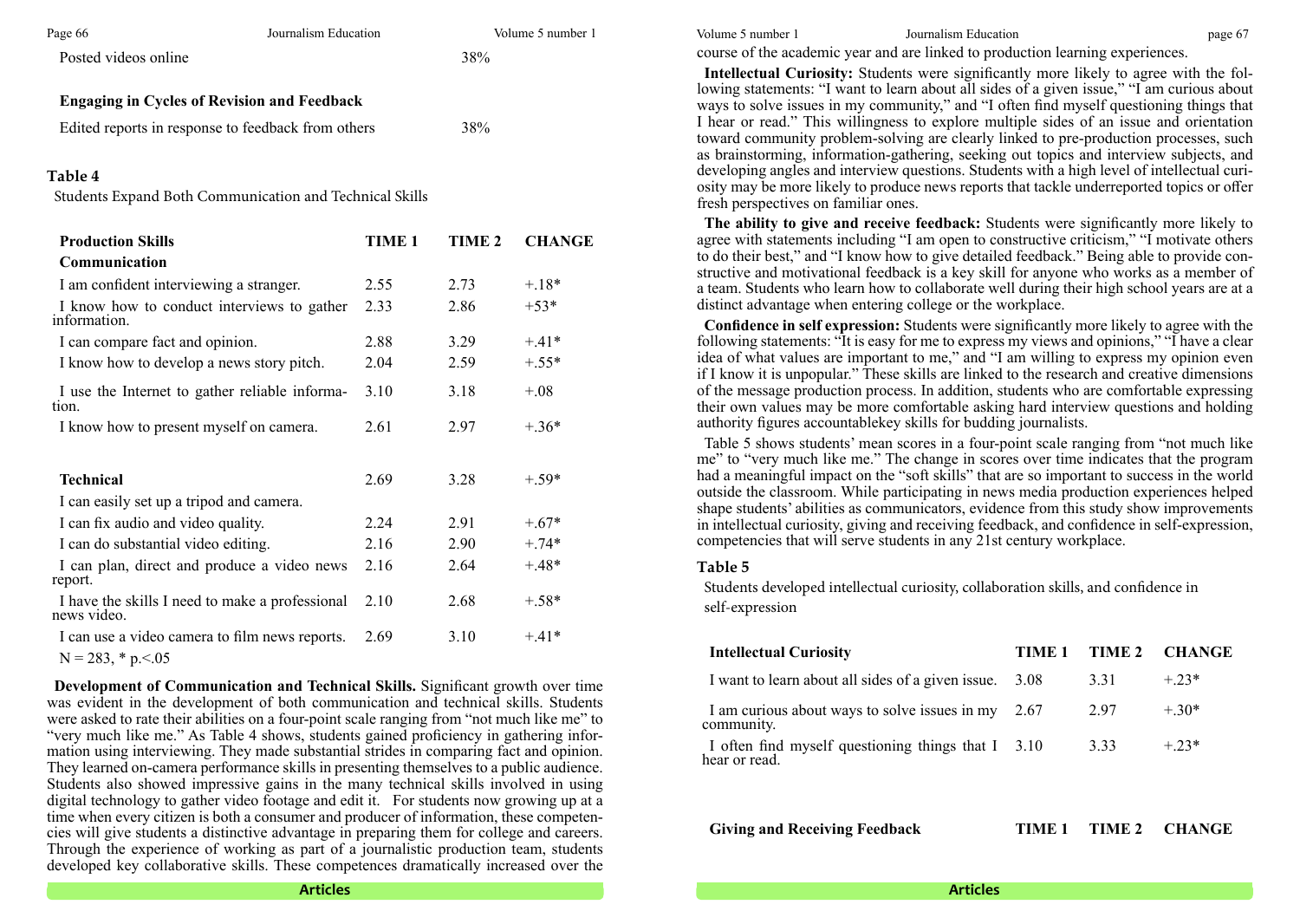| Page 68                                                                            | Journalism Education |               | Volume 5 number 1 | Volume 5 number 1                                                                                                                                                                                                                                                                | Journalism Education                                                                                                                                                                                                                                                              | page 69 |
|------------------------------------------------------------------------------------|----------------------|---------------|-------------------|----------------------------------------------------------------------------------------------------------------------------------------------------------------------------------------------------------------------------------------------------------------------------------|-----------------------------------------------------------------------------------------------------------------------------------------------------------------------------------------------------------------------------------------------------------------------------------|---------|
| I am open to constructive criticism.                                               | 3.00                 | 3.36          | $+.36*$           |                                                                                                                                                                                                                                                                                  | receiving feedback and confidence in self-expression.                                                                                                                                                                                                                             |         |
| I show respect for people's ideas and feelings,<br>even when I disagree with them. | 3.44                 | 3.53          | $+.09$            | Still, this study provides robust evidence that media literacy is effective in advancing the<br>academic competencies of adolescents and that partnerships between high schools and na<br>tional news media organisations can yield important learning outcomes. Future researcl |                                                                                                                                                                                                                                                                                   |         |
| I motivate others to do their best.                                                | 3.05                 | 3.18          | $+13*$            |                                                                                                                                                                                                                                                                                  | must continue to explore how teachers develop the capacity to participate in such import<br>tant partnerships and the conditions that optimise effective participation. This study dem<br>onstrates that a journalism education program that involves a partnership between teach |         |
| Confidence in self-expression                                                      | <b>TIME 1</b>        | <b>TIME 2</b> | <b>CHANGE</b>     |                                                                                                                                                                                                                                                                                  | ers and a public broadcaster can have important benefits to students that go far beyone<br>career, technical and vocational education to address one of the most important compe                                                                                                  |         |
| It is easy for me to express my views and opin-<br>ions.                           | 2.99                 | 3.28          | $+.29*$           |                                                                                                                                                                                                                                                                                  | tencies our students need for future success: intellectual curiosity, or the ability to "learn<br>how to learn" is the skill that will promote a lifetime of learning, in and out of schools.                                                                                     |         |
| I have a clear idea of what values are impor-<br>tant to me.                       | 3.25                 | 3.49          | $+.24*$           |                                                                                                                                                                                                                                                                                  |                                                                                                                                                                                                                                                                                   |         |
| I am willing to express my opinion even if I 3.10<br>know it is unpopular.         |                      | 3.32          | $+.22*$           | <b>References</b>                                                                                                                                                                                                                                                                | Arke, Edward, and Brian Primack. 2009. "Quantifying Media literacy: Development, Reli<br>ability, and Validity of a New Measure." Educational Media International 46 (1): 53-65.                                                                                                  |         |
| $N = 281, * p > .05$                                                               |                      |               |                   |                                                                                                                                                                                                                                                                                  | $\mathcal{M}$ and $\mathcal{M}$ in the $\mathcal{M}$ in $\mathcal{M}$ is a consequent of $\mathcal{M}$ in $\mathcal{M}$ is a consequent of $\mathcal{M}$ is a consequent of $\mathcal{M}$ is a consequent of $\mathcal{M}$ is a consequent of $\mathcal{M}$ is a consequent of    |         |

#### **Discussion**

This study offers insight on the development of the co-called "soft skills" of communication, which until now have not been explicitly studied by news literacy researchers. Today, educators are trying to enhance students' writing, reading and research skills in ways that cultivate intellectual curiosity, the ability to give and receive feedback and confidence in self-expression. This study has shown that news literacy initiatives like PBS Student Reporting Labs can be effective in engaging students to increase their cognitive and emotional investment in their own learning. Video production activities can support the development of key literacy competencies and because reporting the news is a form of social power, students can tap into this social power by learning the norms and conventions of broadcast journalism. When students learn to activate their voice, using language, images and sounds to tell a story, they also develop important social and interpersonal skills as they learn to talk to people they don't know, ask good questions, and explain complex ideas with clarity and precision.

When teachers use journalistic composition in the classroom, the work has a credibility and authority that comes from its obvious relevance to community, regional and national issues. Students are encouraged to have intellectual curiosity, develop strategies to find and use information, and use creativity in expressing what they learn.

Strengths and limitations of the study must be noted. This study's strengths include the measurement of competencies at two periods of time to observe pre- and post effects and the racial and ethnic diversity of the sample. It is also noteworthy that these robust findings of attitude and behavior change occur even in the face of multiple settings and contexts, with different populations of students participating in the program and different levels of experience and skills of teachers and local PBS mentors. However, the study has several limitations, particularly the lack of a true experimental design and the lack of a control group. Students could not be randomly assigned to condition and it was possible to gather data only from students who participated in the news literacy program. The differences in student attitudes and behavior may be due to factors other than participation in the Student Reporting Labs program. For example, maturation or other factors may also have played a part. Students chose to enroll in this program and selection bias may have affected outcomes. Only a true experiment, where students are randomly assigned to participate in the program could demonstrate that the educational program caused these important improvements in communication skills, technical skills, intellectual curiosity, giving and

# **References**

Messersmith, Emily E., and John E. Schulenberg. 2008. "When Can We Expect the Unexpected? Predicting Educational Attainment When It Differs from Previous Expectations." Journal of Social Issues 64 (1): 195-211.

Banks, James A. 2001. "Citizenship Education and Diversity: Implications for Teacher Education." Journal of Teacher Education 52 (1): 5–16. doi: 10.1177/0022487101052001002.

Bennett, Lance, Chris Wells, and Deen Freelon. 2011. "Communicating Civic Engagement: Contrasting Models of Citizenship in the Youth Web Sphere." Journal of Communication 61 (5): 835–856. doi: 10.1111/j.1460-2466.2011.01588.

Clayton, K. 2012. "Thurston High School Media Program." Retrieved from https://www. facebook.com/groups/502830399745312/.

Duran, R. L., B. Yousman, K. M. Walsh, and M. A. Longshore. 2008. "Holistic Media Education: An Assessment of the Effectiveness of a College Course in Media Literacy." Communications Quarterly 56 (1): 49-68.

Flanagin, C. A., A. K. Syversten, and M. D. Stout. 2007. Civic Measurement Models: Tapping Adolescents' Civic Engagement. CIRCLE Working Papers. www.civicyouth.org/Pop-Ups/WorkingPapers/WP55Flannagan.pdf.

Goble, Don. 2012. Don Goble, Broadcast Technology and Film. Ladue High School. http:// teachersites.ladue.k12.mo.us/lhwhs/dgoble/Goble\_Teacher\_Website/Home.html.

Hobbs, R., K. Donnelly, J. Friesem, and M. Moen. 2013. "Learning to Engage: How Positive Attitudes about the News, Media Literacy and Video Production Contribute to Adolescent Civic Engagement." Educational Media International 50 (4): 231–246.

Hobbs, R. 2011. Digital and Media Literacy: Connecting Classroom and Culture. Thousand Oaks, CA: Corwin/Sage.

Hocutt, M., R. Stanford, V. Wright, and M. Raines. 2001. "How Students Learn New Technologies." Electronic Journal for the Integration of New Technology in Education 1 (2). http://ejite.isu.edu/Volume1No2/Hocutt.htm.

Hull, Glynda, and Michael James. 2007. "Geographies of Hope: A Study of Urban Landscapes and a University-Community Collaborative." In Blurring Boundaries: Developing Writers, Researchers, and Teachers: A Tribute to William L. Smith, edited by Peggy O'Neill, 250-289. Cresskill, NJ: Hampton Press.

Ito, Mimi, and Katie Salen. 2012. "The Essence of Connected Learning Environments."